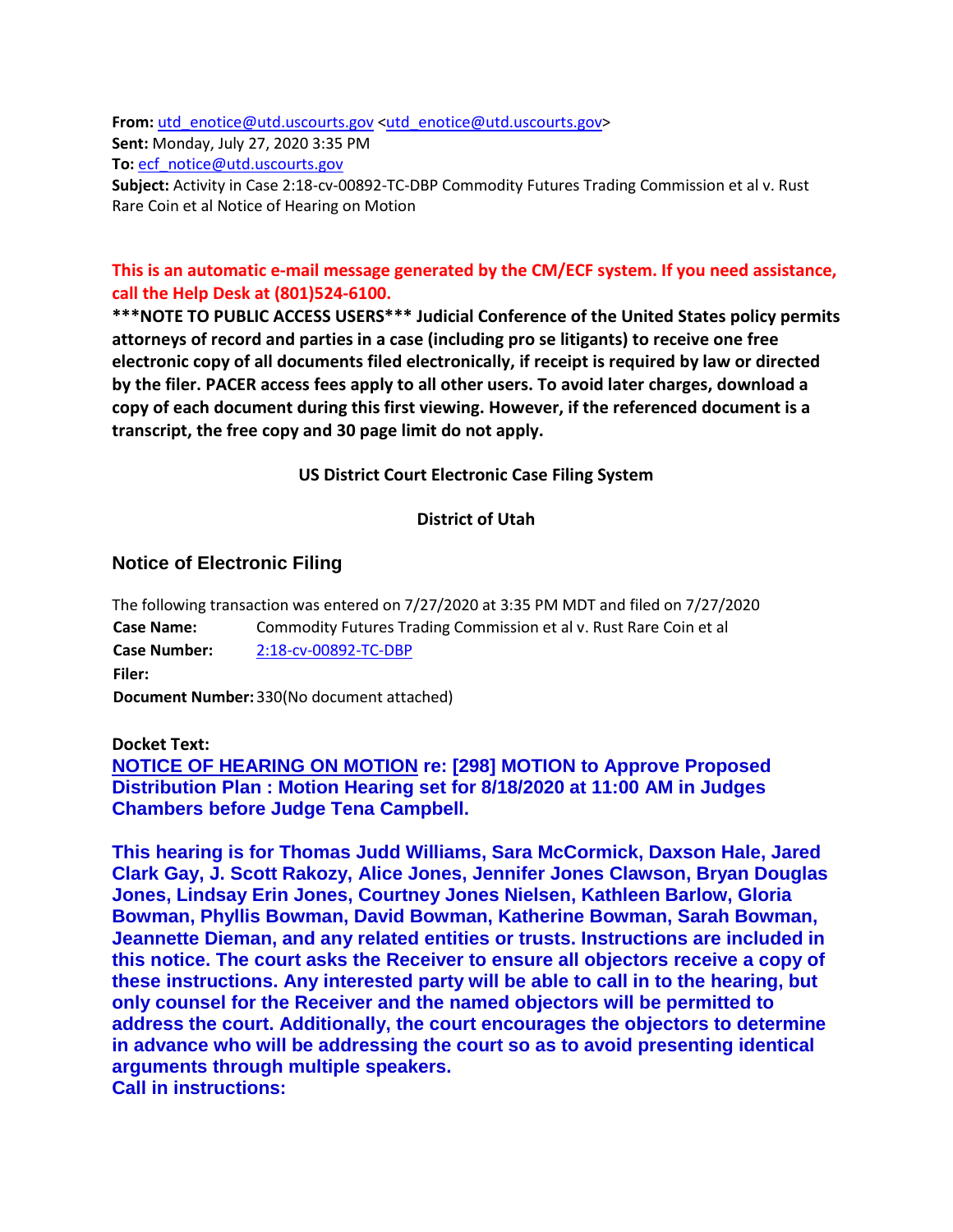**1. At 10:55 a.m. the judge's courtroom deputy will initiate the conference call as the host. 2. All parties will join the call at the set hearing time (11:00 a.m.). 3. To join the call, please call 888-684-8852.4. Enter the Access Code 5436751 and press #. 5. Enter Security Code 1234.**

**If the conference call has not been activated by the court, you will be placed on hold. Once the call is activated, you will be prompted to enter the security code (1234) followed by the # key. You must either accept (press 1) or re-enter the security code (press 2). The security code needs to be entered only once unless it is entered incorrectly the first time.6. At the beginning of the telephonic hearing, Judge Campbell will explain how the hearing will proceed. (cff)** 

**2:18-cv-00892-TC-DBP Notice has been electronically mailed to:** 

Robert G. Wing [rwing@agutah.gov,](mailto:rwing@agutah.gov) [sshepherd@agutah.gov](mailto:sshepherd@agutah.gov)

Walter F. Bugden [wally@bilaw.net,](mailto:wally@bilaw.net) [lori@bilaw.net,](mailto:lori@bilaw.net) [sindra@bilaw.net,](mailto:sindra@bilaw.net) [tara@bilaw.net](mailto:tara@bilaw.net)

Thomas M. Melton [tmelton@agutah.gov,](mailto:tmelton@agutah.gov) [sshepherd@agutah.gov](mailto:sshepherd@agutah.gov)

Steven T.

Waterman [waterman.steven@dorsey.com,](mailto:waterman.steven@dorsey.com) [bingham.karen@dorsey.com,](mailto:bingham.karen@dorsey.com) [slc.lit@dorsey.com](mailto:slc.lit@dorsey.com)

Robert K. Hunt [robert\\_hunt@fd.org,](mailto:robert_hunt@fd.org) [geri\\_wynhof@fd.org](mailto:geri_wynhof@fd.org)

Andrew G.

Deiss [adeiss@deisslaw.com,](mailto:adeiss@deisslaw.com) [docketing@deisslaw.com,](mailto:docketing@deisslaw.com) [nburza@deisslaw.com,](mailto:nburza@deisslaw.com) [zabend@deisslaw.com](mailto:zabend@deisslaw.com)

Sean N. Egan [seannegan@sneganlaw.com,](mailto:seannegan@sneganlaw.com) [receptionist\\_sneganlaw@yahoo.com](mailto:receptionist_sneganlaw@yahoo.com)

Wayne Klein [wklein@kleinutah.com](mailto:wklein@kleinutah.com)

Joseph Covey [jcovey@parrbrown.com,](mailto:jcovey@parrbrown.com) [calendar@parrbrown.com,](mailto:calendar@parrbrown.com) [lstumpf@parrbrown.com](mailto:lstumpf@parrbrown.com)

Paula Woodland Faerber [pfaerber@agutah.gov](mailto:pfaerber@agutah.gov)

Kristen R. Angelos [kris\\_angelos@fd.org,](mailto:kris_angelos@fd.org) [Shelly\\_Miller@fd.org](mailto:Shelly_Miller@fd.org)

Jennifer R. Korb [jkorb@agutah.gov](mailto:jkorb@agutah.gov)

Troy J.

Aramburu [taramburu@swlaw.com,](mailto:taramburu@swlaw.com) [aburton@swlaw.com,](mailto:aburton@swlaw.com) [awayne@swlaw.com,](mailto:awayne@swlaw.com) [docket\\_slc@swlaw.c](mailto:docket_slc@swlaw.com) [om,](mailto:docket_slc@swlaw.com) [jritchie@swlaw.com](mailto:jritchie@swlaw.com)

Jeffery A. Balls [jballs@parrbrown.com,](mailto:jballs@parrbrown.com) [calendar@parrbrown.com,](mailto:calendar@parrbrown.com) [wtuckett@parrbrown.com](mailto:wtuckett@parrbrown.com)

Cynthia D. Love [clove@parrbrown.com,](mailto:clove@parrbrown.com) [calendar@parrbrown.com,](mailto:calendar@parrbrown.com) [wmanning@parrbrown.com](mailto:wmanning@parrbrown.com)